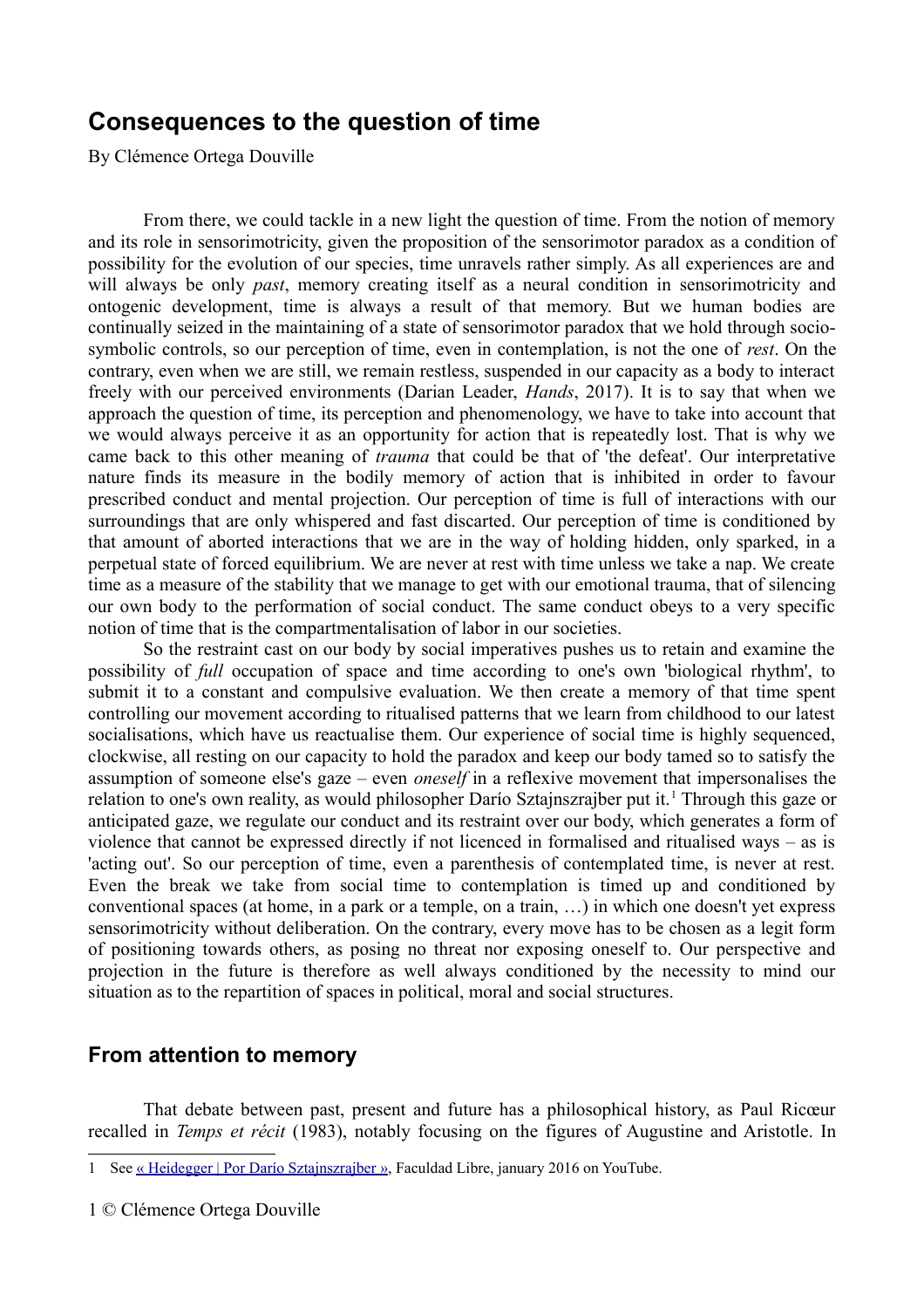Book XI of his *Confessions* (approximately 397-401), Augustine elaborated an early phenomenology of time as the sense of it would constitute a tension between what we consider as future or past. The couple *attentio-distentio* expresses the idea of the continuity drawn out of the attention born to some local event. We cannot but experience time as an investment of our attention in reality, whether in action or imagination – and we saw that one is another side of the other. Trying to tell them apart is an attempt to distend the perception of time in a broader sense, that is the concept of *distentio animi*.

But the mental object of time itself is a product of imagination, sourced in the same memory, as we try to open a space for conceptual analogy and representation. *Abstraction* is an abstraction from actual sensorimotor memories. We approach future as an acheived form, something that would be past once it is done, but alternative from one actual past memory that we would know of – mingled. And that is even more true that memory always recomposes experience from its continuous making, self-generating. As we recall memories in a deliberate way<sup>[2](#page-1-0)</sup>, we enact something that we learnt to do in our early development : to mind and considerate manageable memories, to use our body resources in order to access those memories as one mental space to be invested in our own imagination.

The situation of sensorimotor paradox puts us in a position of witnessing ourselves as an object of consideration. We become subject of images that we cannot enact otherwise than minding them, and our social teaching reinforces our effort of selection between licit or illicit manifestations of our bodily sense of reality. So the distance that is put from unaltered sensorimotor interaction by the paradox makes us perceive time as us witnessing of our being selecting what to express or not. We are in a way subject to our own effort of selection and conformity, so to open the spaces for action that we know are allowed for us to invest. This topology for projection and its image are only complete if they come as a perpetual *past* – that Ricœur expressed with the idea that some meaning makes only *sense* in relation to a borader context for its interpretation. The kind of future in which meaning will realise itself is continuous with the experience of delimited spaces for interpretation which have been experienced in a broader past – the one that is *told*. That is at this point that Ricœur summons some features of Aristotle's poetics to underline how interpretation and formalised narrative structures are intertwined in the particular sense we would make of meaning. Here, the perception of time is rhythmed by the laced structures of the telling of an action. The way we tell things, the way the body is inscribed in the telling, are as important as what we actually tell, as it manifests the context in which we are to receive meaning. Part of our body always leaps with the action that is figured, as imagination is rooted in sensorimotor simulation. The telling always holds us back in the memory of our body. As well, the projection in a possible future is paradoxical and we are still trying to position ourselves in the perspective of realising it while we are resorbing at the same time the generation of *past* memory. The quality of being *past* is the quality of our body to still remain there where it is keeping position for an action to be told. Imagining a possible future or some alternative reality pertaining to dream or phantasy remains a substitution to immediate interaction, where the generation of past images becomes the source for others. In a way, while we are in the process of controlling our body expression and keeping ourselves still, the images born from aborted sensorimotor enaction come crashing against each other, from which crash we try to bring back some kind of order.

## **Consequences to the unconscious**

This, of course, has serious implications to the theory of the unconscious, as we already saw in earlier work, because it dislocates the way we conceive it from the idea of a virtual finite space that would locate in our mind – and in the very fact that we would speak of an object that would be

<span id="page-1-0"></span><sup>2</sup> Read Francisco Varela, [« Le cerveau n'est pas un ordinateur](https://www.larecherche.fr/francisco-varela-le-cerveau-nest-pas-un-ordinateur) », *La Recherche*, Issue 308, april 1998.